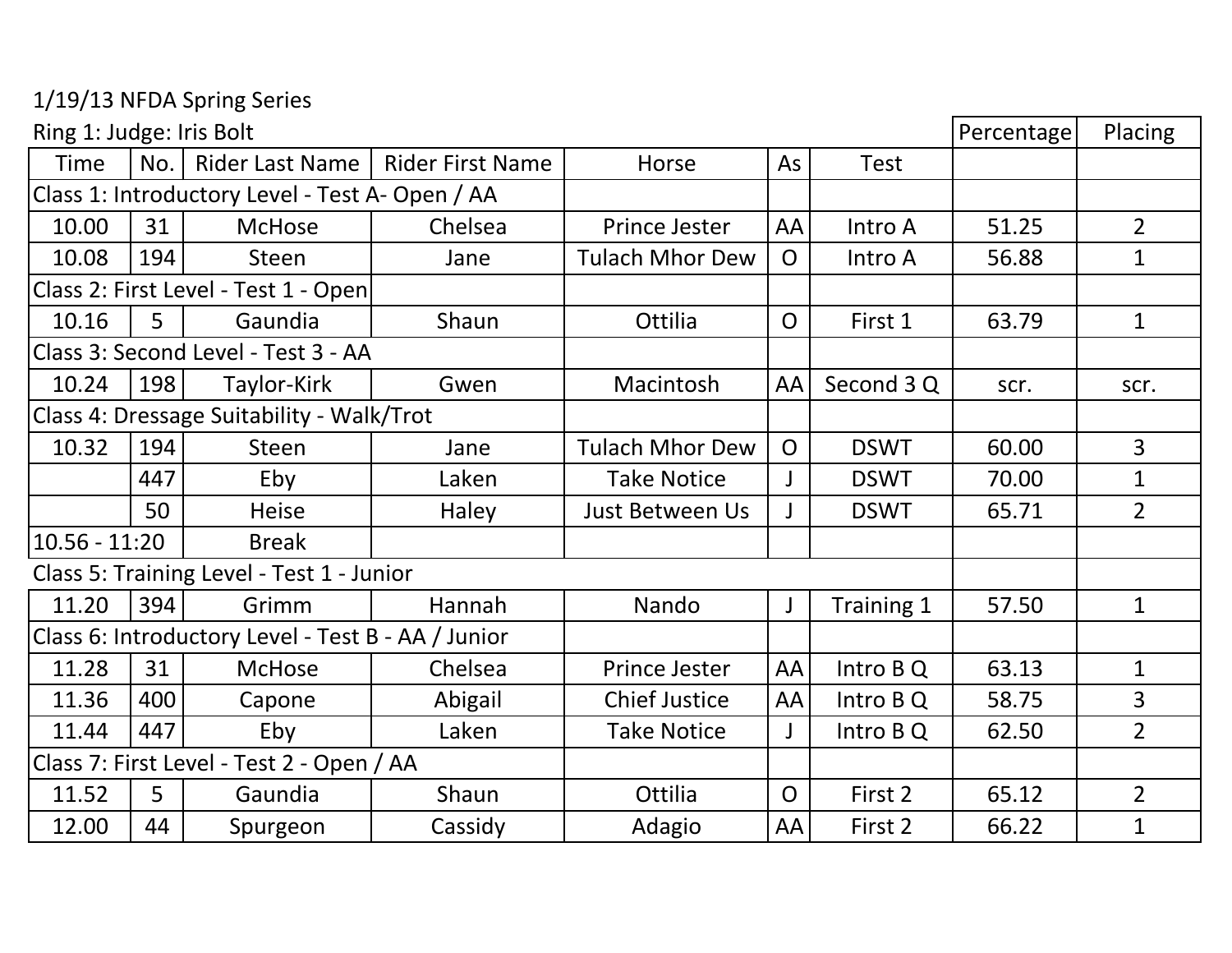|                                                        |     | Class 8: Western Dressage - Basic Level - Test 1 - AA |                |                           |              |                   |       |                |
|--------------------------------------------------------|-----|-------------------------------------------------------|----------------|---------------------------|--------------|-------------------|-------|----------------|
| 12.08                                                  | 108 | Aponte                                                | <b>Barbara</b> | Party At The Ritz         | <b>AA</b>    | <b>WD Basic 1</b> | 63.03 | 1              |
| Class 9: Training Level - Test 3 - AA/Junior           |     |                                                       |                |                           |              |                   |       |                |
| 12.16                                                  | 392 | <b>McHose</b>                                         | Chelsea        | Johnny Buocco             | AA           | Training 3 Q      | 67.60 | 1              |
| 12.24                                                  | 32  | Hillyer                                               | Kari           | <b>TX Special Edition</b> |              | Training 3 Q      | 61.20 | $\overline{2}$ |
| 12.32                                                  | 394 | Grimm                                                 | Hannah         | Nando                     |              | Training 3 Q      | 60.00 | $\overline{3}$ |
| $12.40 - 1.00$<br><b>Break</b>                         |     |                                                       |                |                           |              |                   |       |                |
|                                                        |     | Class 10: Introductory Level - Test C - AA            |                |                           |              |                   |       |                |
| 1.04                                                   | 400 | Capone                                                | Abigail        | <b>Chief Justice</b>      | <b>AA</b>    | Intro C           | 59.50 | $\mathbf{1}$   |
| Class 11: First Level - Test 3 - AA / Junior           |     |                                                       |                |                           |              |                   |       |                |
| 1.12                                                   | 44  | Spurgeon                                              | Cassidy        | Adagio                    | <b>AA</b>    | First 3 Q         | 62.90 | $\overline{2}$ |
| 1.20                                                   | 32  | Hillyer                                               | Kari           | <b>TX Special Edition</b> | $\mathsf{J}$ | First 3 Q         | 60.97 | 3              |
| 1.36                                                   | 392 | <b>McHose</b>                                         | Chelsea        | Johnny Buocco             | <b>AA</b>    | First 3 Q         | 69.68 | $\mathbf 1$    |
| 1.44                                                   | 193 | Velasco                                               | Michelle       | Moesaic                   | <b>AA</b>    | First 3 Q         | 59.68 | 4              |
| Class 12: Western Dressage - Basic Level - Test 2 - AA |     |                                                       |                |                           |              |                   |       |                |
| 1.28                                                   | 108 | Aponte                                                | <b>Barbara</b> | Party At The Ritz         | <b>AA</b>    | <b>WD Basic 2</b> | 66.39 | $\mathbf 1$    |
| Class 13: Introductory Level - Test A - Junior         |     |                                                       |                |                           |              |                   |       |                |
| 2:02                                                   | 50  | <b>Heise</b>                                          | Haley          | Just Between Us           | $\mathbf{J}$ | Intro A           | 57.50 | $\mathbf{1}$   |